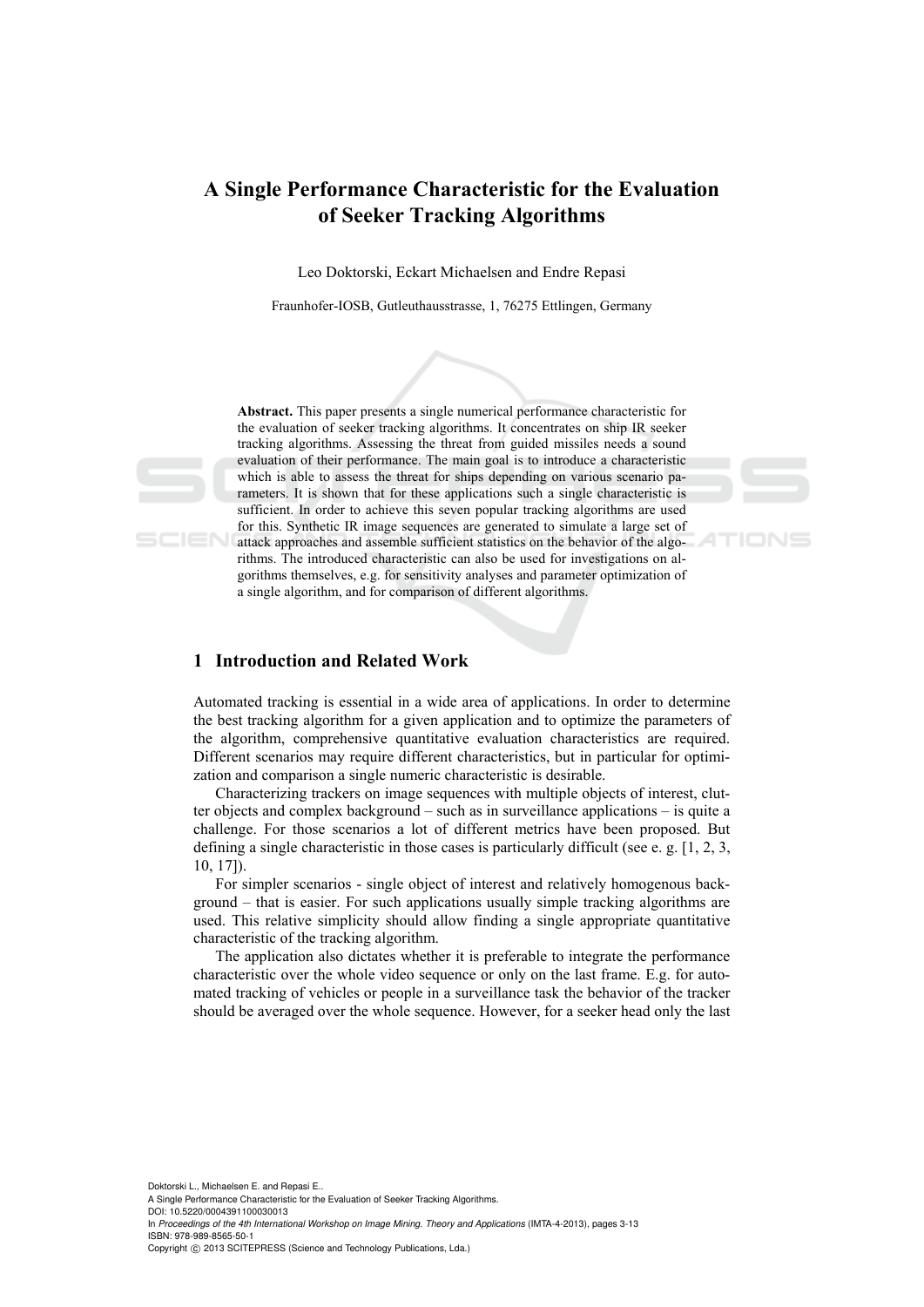frame is of interest – intermediate detours do not alter the overall success. This idea was implicitly used in [13, 14].

This paper concentrates on the protection of ships against infrared (IR) guided missiles. This application requires assessing the behavior of an IR missile seeker in its perception/action control loop in the scenario of interest. Today such threat assessment is regarded very important and intensively researched [6, 7, 12, 11, 13, 14]. Quantitative, automatically acquired performance measures were not in the focus of these works. Instead, for example in [13, 14] the tracker performance has been analyzed manually and only hit point positions were registered. Thus it is difficult to get a representative statistic and to compare the results of these papers with results of other authors. Additionally a method for automatic quantitative analysis of the effectiveness of the countermeasures is needed.

Real data – i.e. videos from real flights of IR missiles against ships – are not available. Alternatively, partially synthetic image sequences (based on real IR videos of ships) can be used, where approaching is simulated by zooming. This also causes high costs. Moreover, results based on such data cannot be compared and reproduced by other authors. Synthetic data – i.e. rendered image sequences - for the characterization are standard in literature (see e. g. [13, 14, 16]).

This allows rendering the next image according to the tracker results and thus simulating control actions based on previous images. Such procedure is called closed loop simulation. So called "open loop simulation" renders one high resolution video first. The size of the images is much bigger than the field of view (FOV) of the seeker. Seeker actions are modeled by simply choosing an appropriate section from each image. This causes much less computational efforts for extensive experimenting and allows simple repeating of the process with for example different start positions or different algorithm parameters. Discussions on open and closed loop simulation can be found in [13, 14].

**IONS** 

## **2 Data and Algorithms**

## **2.1 Sources of Synthetic Imagery**

Open loop seeker simulation is used in this investigation. Inputs are synthetic sequences of 16-Bit images of a target ship with sea foreground and sky background. The sequences were rendered using three simulation tools: *SeaSimul* (Fraunhofer-IOSB-tool), *ShipIR/NTCS* (http://www.wrdavis.com) and *POV-Ray* (http:// www.povray.org). All these programs allow simulating 16-Bit sequences and synchronously simulating binary sequences with the contour of the target, the so called mask-sequences (See Fig. 1). These mask-sequences together with the knowledge about the distance to the target are used as ground-truth information.

Preliminarily, the objective is to develop a numerical characteristic for seeker simulations. Therefore simple sequences are simulated: without effects caused by atmospheric transmission, sun radiation, vibration and so on. All sequences have 25 fps and 800\*600 pixels with FOV 109.08x81.81 mrad. As starting distance 25 km were chosen. The approach velocity was fixed to 300 m/sec.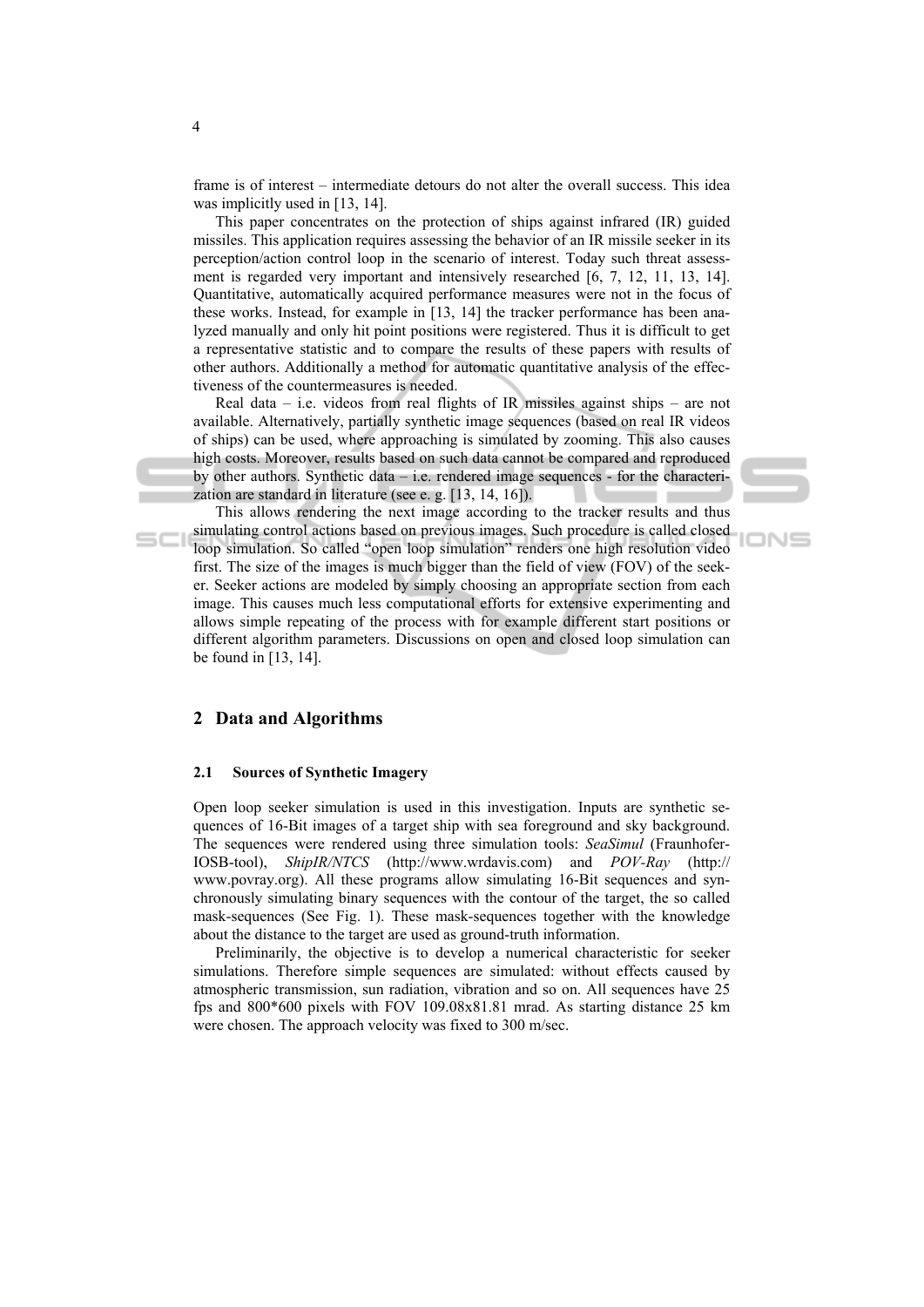

**Fig. 1.** Example created by the *SeaSimul* program: one frame from the synthetic sequence and from the corresponding mask-sequence.

#### **2.2 Seeker Tracking Algorithms**

Seven known seeker tracking algorithms [4, 5, 8, 9, 15] were implemented for characterizing. A priory there are good arguments to assume that at least two of them (*Centroid* and *FixedCorrelation*; see Table 1) cannot perform well for the considered scenarios. The analysis below approved this fact.



| SCIENL | Algorithm                 | <b>Abbreviation</b> | FOV (mrad)    | _IC ATIONS |
|--------|---------------------------|---------------------|---------------|------------|
|        | RisingSun                 | <i>RSun</i>         | 6 x 6         |            |
|        | Centroid                  | Cent                | $16 \times 8$ |            |
|        | BinaryCentroid            | <b>BCent</b>        | $16 \times 8$ |            |
|        | <i>ThresholdCentroid</i>  | <b>TCent</b>        | $16 \times 8$ |            |
|        | <i>FixedCorrelation</i>   | <i>FCor</i>         | $16 \times 8$ |            |
|        | <b>RefreshCorrelation</b> | <b>RCor</b>         | $16 \times 8$ |            |
|        | AverageCorrelation        | ACor                | $16 \times 8$ |            |

**Table 1.** Infrared seeker algorithms and corresponding FOVs.

The first one, the rising-sun reticle algorithm, simulates non-imaging system. Its field of view (FOV) is a circle. Other algorithms simulate imaging systems with rectangular FOVs.

#### **2.3 Description of the Experiments**

Each approach simulation is started at one of the frames (the starting frame) and ends at the last frame corresponding to the distance of about 3 km. At that distance the final homing algorithm is assumed to take over. Such special final homing algorithms are not a topic of this contribution.

The simulation terminates on the last frame and it will be characterized there and only there. So only the last frame will be used for construction of the characteristics. The position of the seeker's FOV (blue rectangle: see Fig. 2) is known. Its middle point will be called hit point (**HPT**). This point and the real position of the target (the corresponding mask) are used in the construction of all characteristics.

The number of pixels within the FOV (FOVArea) and the number of pixels on the target within the FOV (IntersectionArea) can be registered.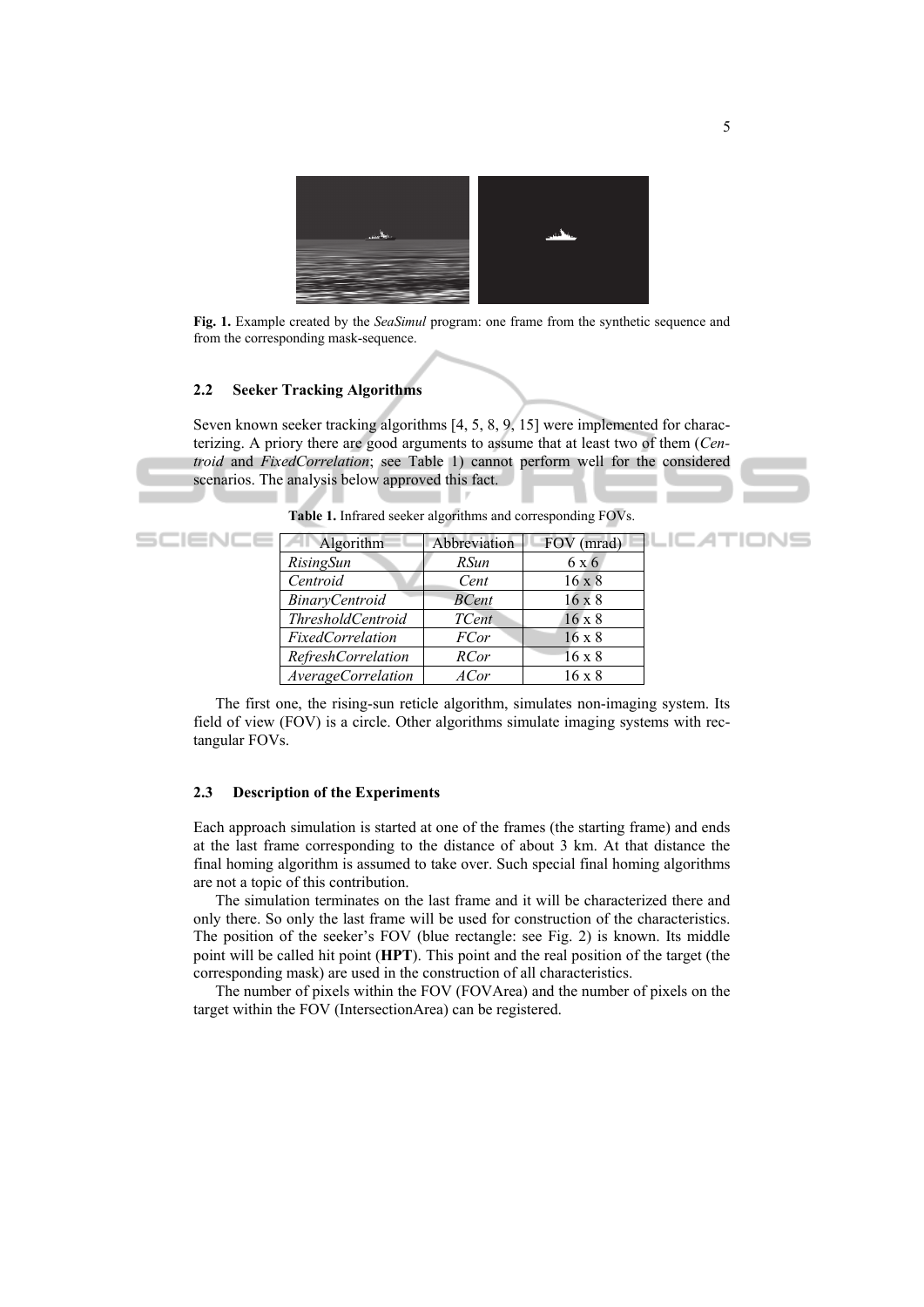

**Fig. 2.** Three examples of the terminal position after simulation. The rectangle (circle) is the seeker's FOV.

On the last image a rectangle **RLast** is constructed including the most important part of the ship. It is the circumscribing rectangle of the mask shrunk on all sides while the number of target's pixels in each "row" and in each "column" is smaller than 10% of the complete rectangle's length or height respectively (See Fig. 3.).



**Fig. 3.** A rectangle **RLast** includes the most important part of the ship.

Each simulation may also terminate prematurely either because of interior break criteria of the algorithm or because the open-loop simulation tries to leave the image.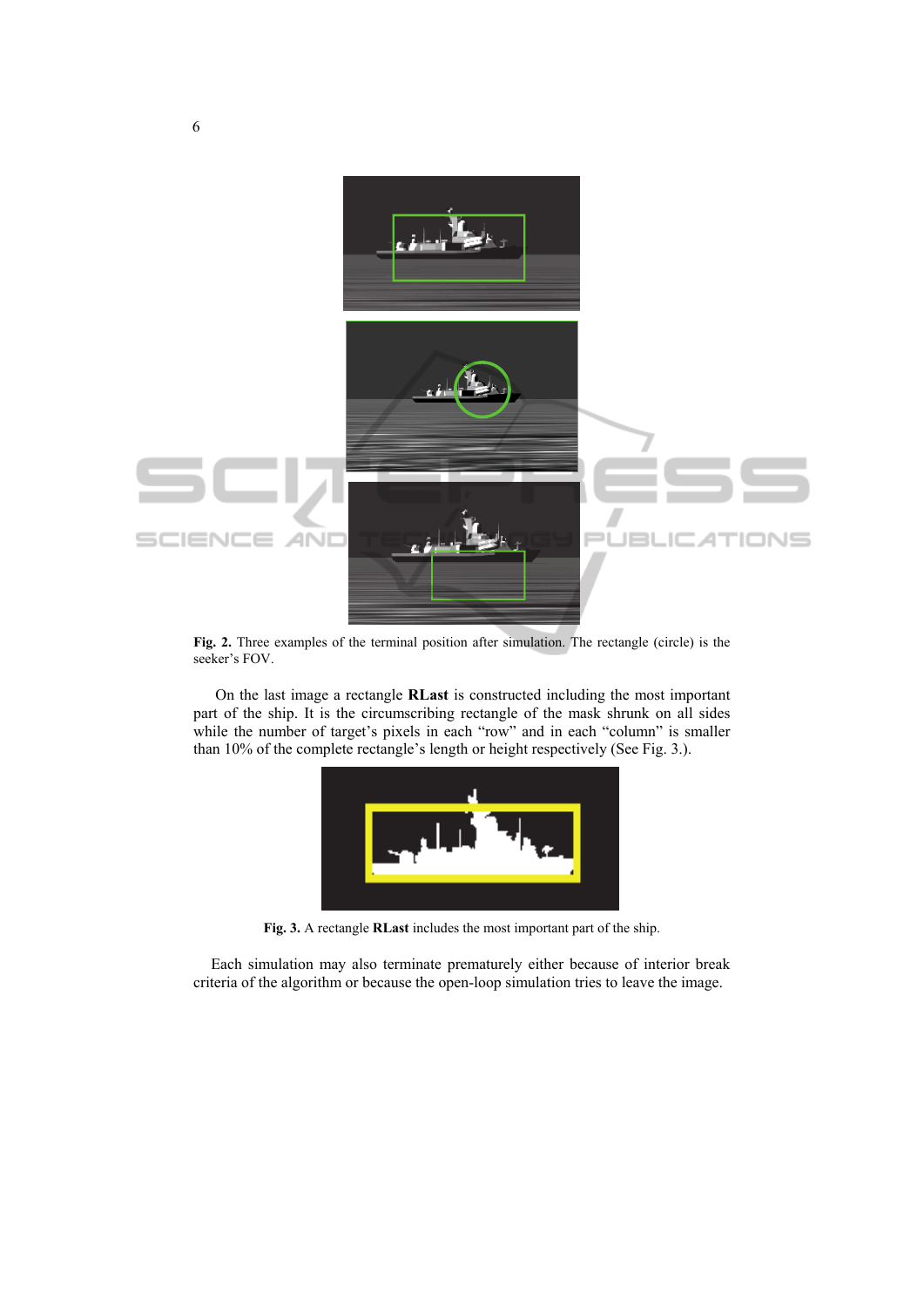## **3 Used Characteristics**

The construction of the performance characteristics is done in three steps.

#### **3.1 Single Simulation Characteristics**

If the simulation is terminated prematurely it will be counted as complete failure and all five characteristics defined below get the value 0. Otherwise the following five characteristics can be calculated. By these constructions we have used some ideas of [11, 13, 14].

The **first characteristic H** (*Hit*) takes value 1 if **HPT** lies on the target and 0 otherwise.

Further the feature **CQ** (*Covering Quota*) can be calculated:

$$
CQ := IntersectionArea / FOVArea.
$$

(Compare with [11] where the performance is based on the amount of overlap between the ground-truth and tracker boxes. See also [1].)

It depends extremely on the contour of the target, on the seeker's FOV, and on **HPT**. Under all possible **HPT**s the *Largest Covering Quota* (**LCQ**) can be established. The **second characteristic NCQ** (*Normalized Covering Quota*) is defined as follows:

$$
N C Q := C Q / L C Q.
$$

It does not depend so much on these parameters.

The **third characteristic HR** (*Hit Rectangle*) gets the value 1 if **HPT** lies in the **RLast** and 0 otherwise. The **fourth** and **fifth characteristics PA1** and **PA2** (*Probability Assessments*) are defined via formulas:

$$
PA1 := \frac{l}{l+2*\Delta X} * \frac{w}{w+2*\Delta Y},
$$

$$
\mathbf{PA2} := \exp\left(-\left(\frac{\Delta X}{l/2}\right)^2 - \left(\frac{\Delta Y}{w/2}\right)^2\right).
$$

Here *l* and *w* are the length and the width of the rectangle **RLast**. The vector ( $\Delta X$ , ΔY) is the difference between centers of the rectangle **RLast** and **HPT** (see Fig. 4). (In [17] analogically distance is defined as  $\sqrt{\Delta X^2 + \Delta Y^2}$  and accordingly it does not depend on the width and height of the target.)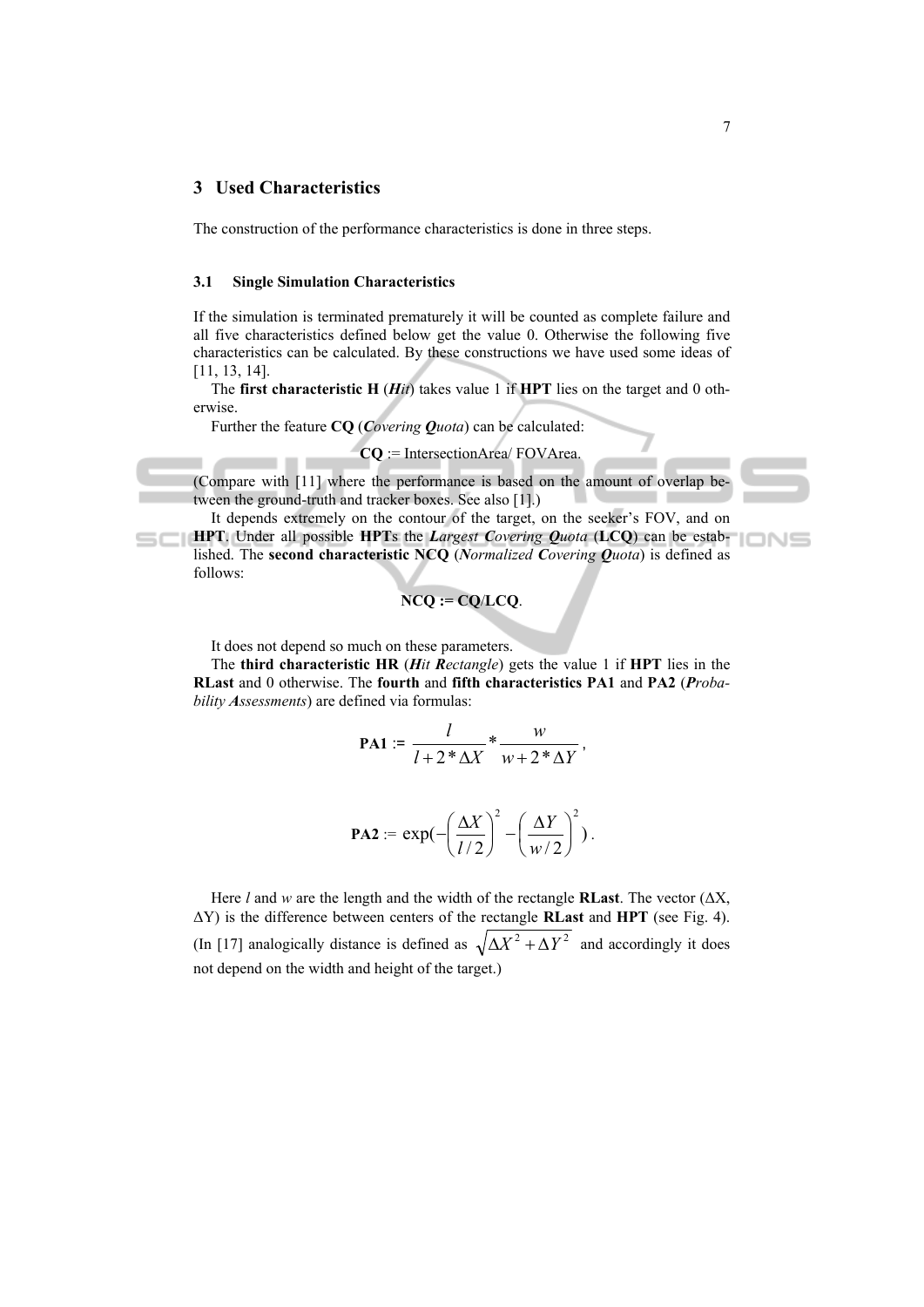

**Fig. 4.** FOV with **HPT** and **Rlast.**

#### **3.2 Volley's Characteristics**

Each simulation needs a lock-on position in the starting frame. As default value the center of gravity of the target will be taken. Experiments indicated that small variations of the lock-on position can lead to large differences of **HPT**s and all the five characteristics. In order to characterize the track algorithm this effect has to be reduced. One possibility to do this is starting several simulations with lock-on positions in a regular grid around the default value. In this investigation 25 simulations are used where the position is moving  $\pm 10$  and  $\pm 20$  pixels in horizontal and vertical directions. Such a set of simulations is called a *volley*.

For each element of such volley all five simulation's characteristics were registered. Corresponding averages **AH**, **AHR**, **ANCQ**, **APA1** and **APA2** (The first letter A stands for *Averages*) were taken as characteristics of a volley. Note that all these values lie between 0 and 1. Each of them can be interpreted as probability assessment for the seeker's homing phase to score a hit. It will be shown that it is sufficient to use only one of them.

The first experiments registered the behavior of the characteristics **AH**, **AHR**, **ANCQ**, **APA1** and **APA2** as functions of the starting distance. A series of volleys was started from frame numbers 1, 51, 101, and so forth to the frame number 1751 (corresponding to distances between 25 km and 4 km). Fig. 4 shows exemplarily the characteristics as function of starting frame number for *RisingSun* and *ThresholdCentroid* trackers.

It can be seen that all the characteristics are well correlated. This is a general experience from almost all our experiments. Particular good correlation is found between the characteristics **APA1**, **APA2** and **ANCQ**. Three situations can be distinguished:

1) Good situations (bad for the ship): all characteristics are nearly constant with small standard deviations. In this case the correlation coefficient can be relatively small  $(>0.25)$ . This situation is characterized with relatively large values for large distances to target (small frame numbers).

2) Bad situations (good for the ship): all characteristics increase if the starting distance decreases and have large standard deviations. In this case the correlation coeffi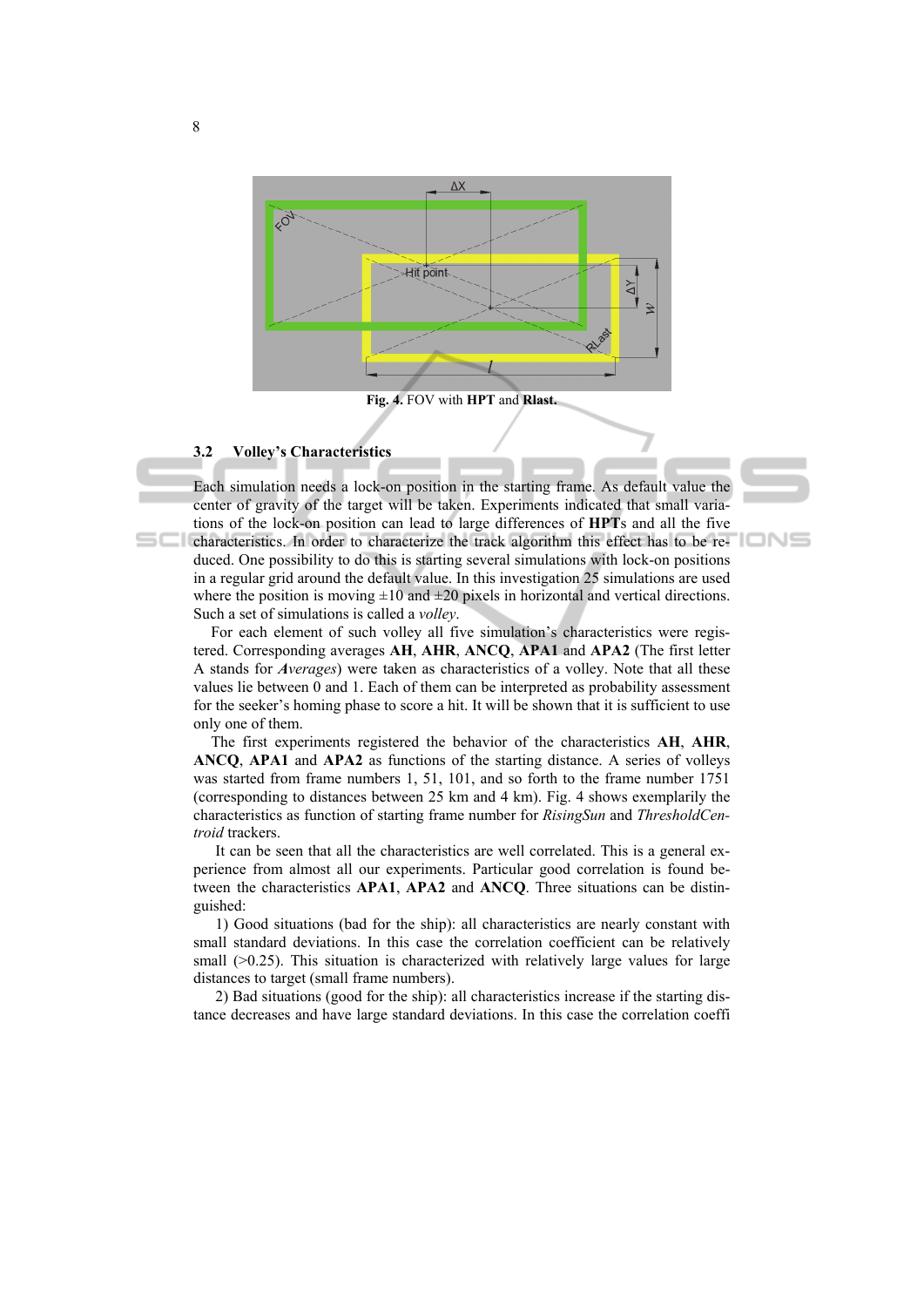

**Fig. 5.** Typically dependences of the characteristics on the starting distance (km) for two algorithms: *RisingSun* – above and *ThresholdCentroid* – below.

cients are greater than 0.6. This situation is characterized with relatively small values for large distances to target.

3) Very bad situation (ideal for the ship): all characteristics are extremely small. In this case the correlation coefficients are not interesting.

The characteristics **AH** and **AHR** are discrete. So they are not appropriate as an objective function for optimization. The three other characteristics can be considered as continuous. They are preferred. The calculation of the characteristic **ANCQ** is more difficult to automate than that of the characteristics **APA1** or **APA2**. Finally, the characteristic **APA2** is less sensitive than **APA1** for small values of ΔX and ΔY. In conclusion it can be stated that

- The behavior of these five volley's characteristics can be used to estimate the quality of a track algorithm and to compare two algorithms or two simulations;
- Because these characteristics are well correlated, it is sufficient and preferable to use only one of them;
- It is reasonable to use only the characteristic **APA2** for further work.

#### **3.3 Integrated Characteristic**

Calculating diagrams as displayed in Fig. 5 causes considerable computation even for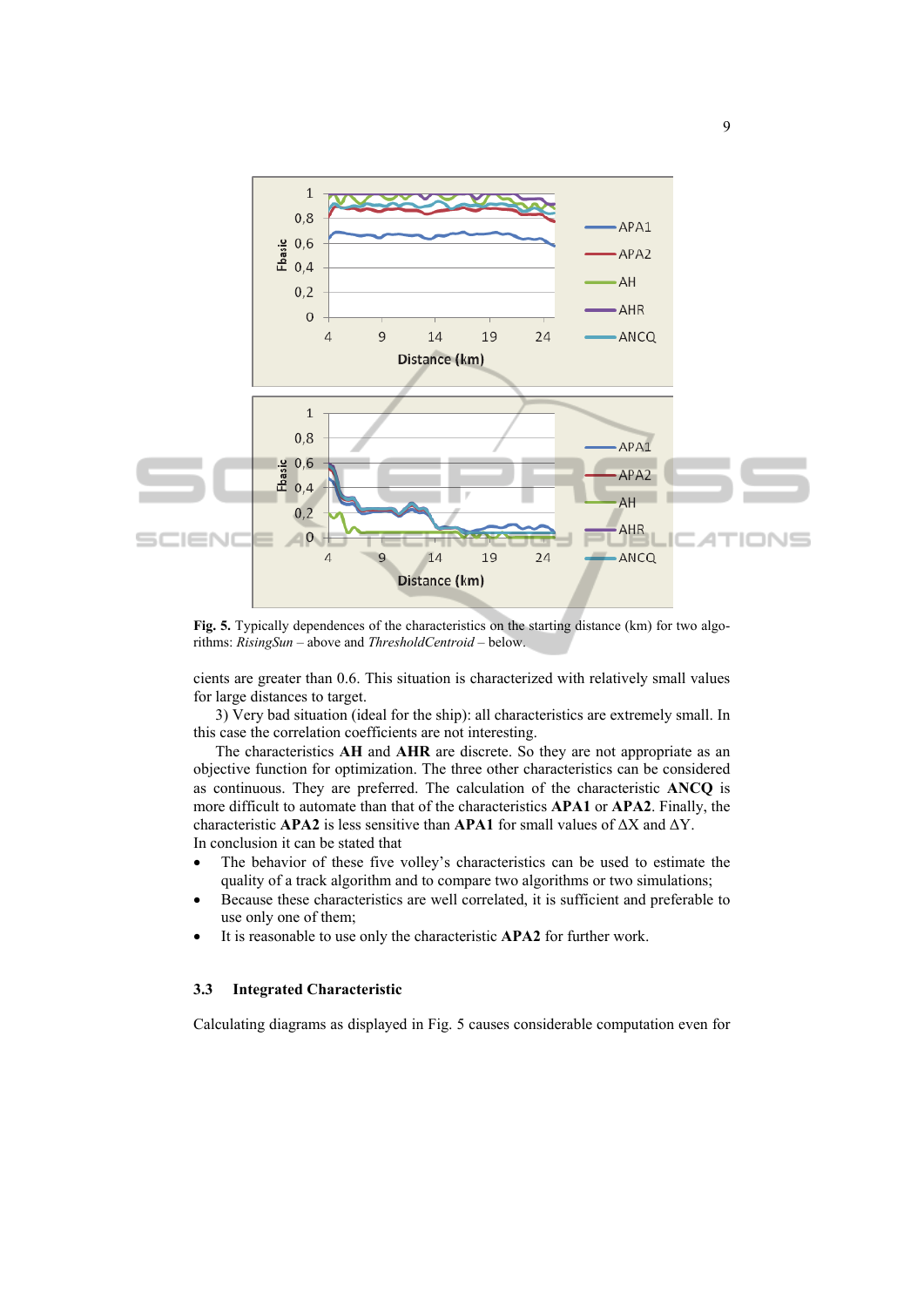**APA2** only. But it is not necessary, because the values of **APA2** for few large distances characterize the overall behavior well enough. On the other hand using the value of **APA2** for only one fixed distance may be error prone because of random spikes in such curves. Three values of different starting distances, namely 20, 15, and 10 km were picked, and as proposed singular characteristic the averaged integrated characteristic is defined as

**Fbasic**:=(**APA2**(20)+**APA2**(15)+**APA2**(10))/3.

All following experiments were made with this characteristic.

# **4 Applicability of the Integrated Characteristic**

The characteristic **Fbasic** can be used as well for investigation how the tracking algorithms react on different scenario parameters (see the following section) as for estimation of algorithms themselves and for optimization of their parameters. But we emphasize that the characteristic **Fbasic** can also be used for a wide variety of other investigations.

INOL

**JBLIC ATIONS** 

#### **4.1 Assessment of Algorithms**

**SCIENCE AND** 

Here **Fbasic** is used for the assessment of the seven algorithms. Three experimental sequences were conducted using the three available rendering tools (see above) with the same parameters and similar ships as targets. For each sequence and for each track algorithm values of the characteristic **Fbasic** were calculated. The results are summarized in Table 2.

|                  | Fbasic   |        |         |  |  |  |
|------------------|----------|--------|---------|--|--|--|
| Algorithm        | SeaSimul | ShipIR | POV-Ray |  |  |  |
| <b>RSun</b>      | 0.87     | 0.41   | 0.32    |  |  |  |
| Cent             |          |        | 0.07    |  |  |  |
| <b>BCent</b>     | 0.08     |        | 0.07    |  |  |  |
| TCent            | 0.11     |        | 0.07    |  |  |  |
| <b>FCor</b>      | 0.02     | 0.11   | 0.11    |  |  |  |
| <b>RCor</b>      | 0.34     | 0.20   | 0.31    |  |  |  |
| AC <sub>or</sub> | 0.41     | 0.26   | 0.52    |  |  |  |

**Table 2.** Assessment of the algorithms.

Characteristic **Fbasic** obviously arranges the algorithms in a similar order for all three sequences. Four of the algorithms seem to be not useful at all. Recall that for algorithms *Centroid* and *FixedCorrelation* this was expected. Only three algorithms (*RisingSun*, *RefreshCorrelation* and *AverageCorrelation*) show acceptable values of the characteristic **Fbasic**. Therefore only these were used for further investigations.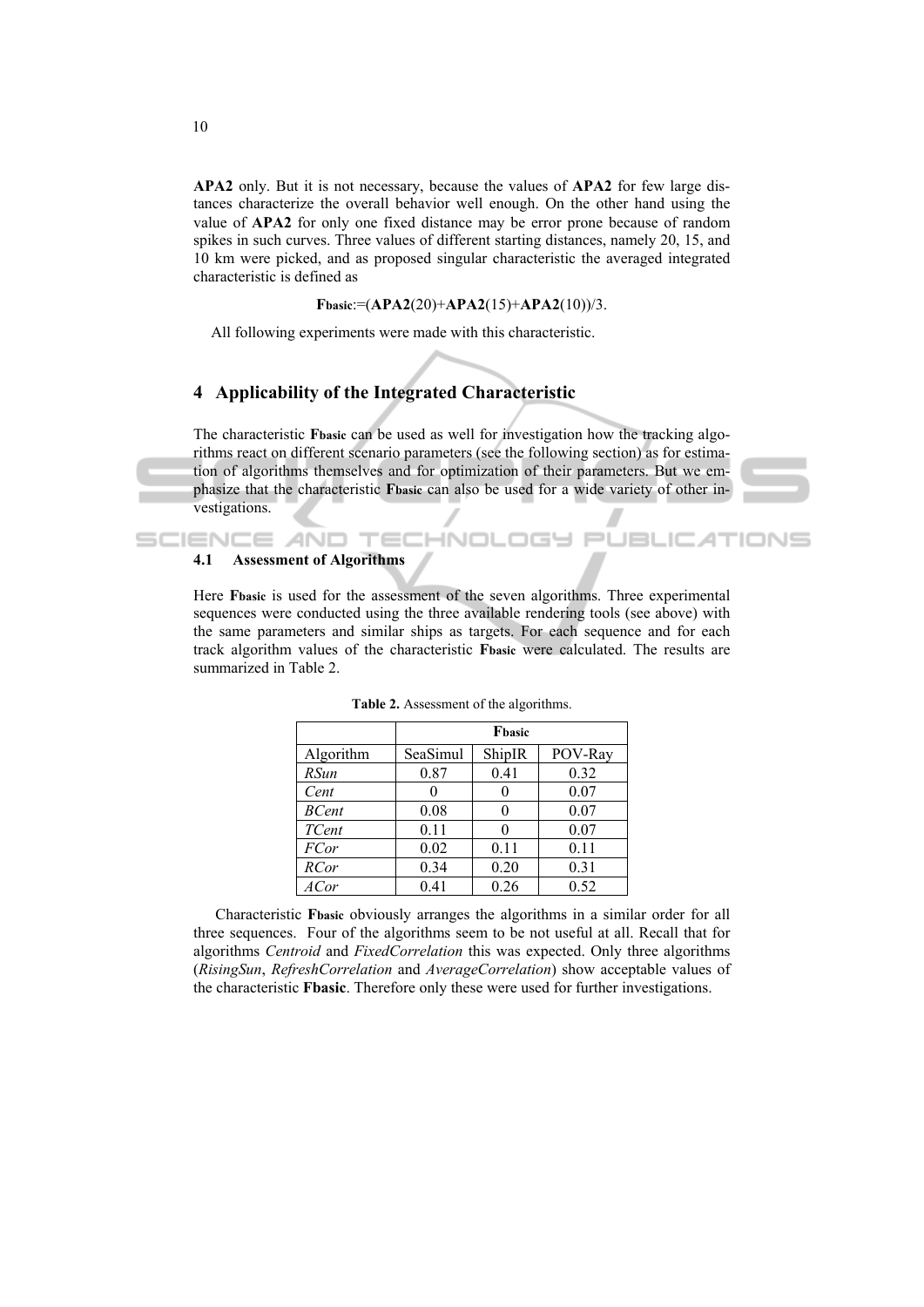#### **4.2 Assessment of Scene Parameters**

Exemplarily, the influence of the frame rate and vibration were tested.

In order to find the impact of the frame rate on the performance of the algorithms the tool *SeaSimul* was used to generate three image sequences with frame rate 5, 10 and 50 fps additionally to the sequence with the frame rate 25 used above. The values of the characteristic **Fbasic** for these sequences are summarized in Table 3. It turns out they do not depend seriously on the frame rate. For further investigations this means that the parameter 'Frame rate' in not very relevant. This can also help saving effort for future experiments.

| <b>rapic 9.</b> Dependence on Hanne rate. |            |      |      |      |  |
|-------------------------------------------|------------|------|------|------|--|
|                                           | Frame rate |      |      |      |  |
|                                           |            | 10   | 25   | 50   |  |
| Algorithm                                 | Fbasic     |      |      |      |  |
| <i>RSun</i>                               | 0.83       | 0.83 | 0.87 | 0.86 |  |
| <b>RCor</b>                               | 0.35       | 0.34 | 0.34 | 0.35 |  |
| ACor                                      | 0.36       | 0.39 | 0.41 | 0.43 |  |

**Table 3.** Dependence on frame rate.

In order to test the influence of the vibration a lot of sequences with different values for yaw, pitch and roll vibration separately were generated. The results for yaw and roll vibrations are summarized in Tables 4 and 5 respectively.

|             | Yaw parameter |        |      |      |      |  |  |  |  |
|-------------|---------------|--------|------|------|------|--|--|--|--|
|             |               | 0.05   | 0. I |      | 0.3  |  |  |  |  |
| Alg.        |               | Fbasic |      |      |      |  |  |  |  |
| <b>RSun</b> | 0.87          | 0.86   | 0.62 | 0.42 | 0.27 |  |  |  |  |
| <b>RCor</b> | 0.34          | 0.35   | 0.06 |      |      |  |  |  |  |
| ACor        | 0.41          | 0.41   | .10  |      |      |  |  |  |  |

**Table 4.** Dependence on yaw.

The algorithms that use correlation strongly react on yaw-vibration. The *Rising-Sun* algorithm is more stable. The results for the pitch-vibration are similar.

|  | Table 5. Dependence on roll. |  |
|--|------------------------------|--|
|--|------------------------------|--|

|             | Roll parameter |      |      |      |      |      |      |  |
|-------------|----------------|------|------|------|------|------|------|--|
|             |                | 0.1  | 0.2  | 0.3  | 0.4  | 0.5  | 0.6  |  |
| Alg.        | Fbasic         |      |      |      |      |      |      |  |
| RSun        | 0.87           | 0.86 | 0.77 | 0.77 | 0.8  | 0.79 | 0.78 |  |
| <b>RCor</b> | 0.34           | 0.38 | 0.40 | 0.44 | 0.42 | 0.42 | 0.32 |  |
| ACor        | 0.41           | 0.49 | 0.39 | 0.49 | 0.46 | 0.54 | 0.55 |  |

The roll-vibration is less important for the seekers algorithms because the target is always near the center of the image.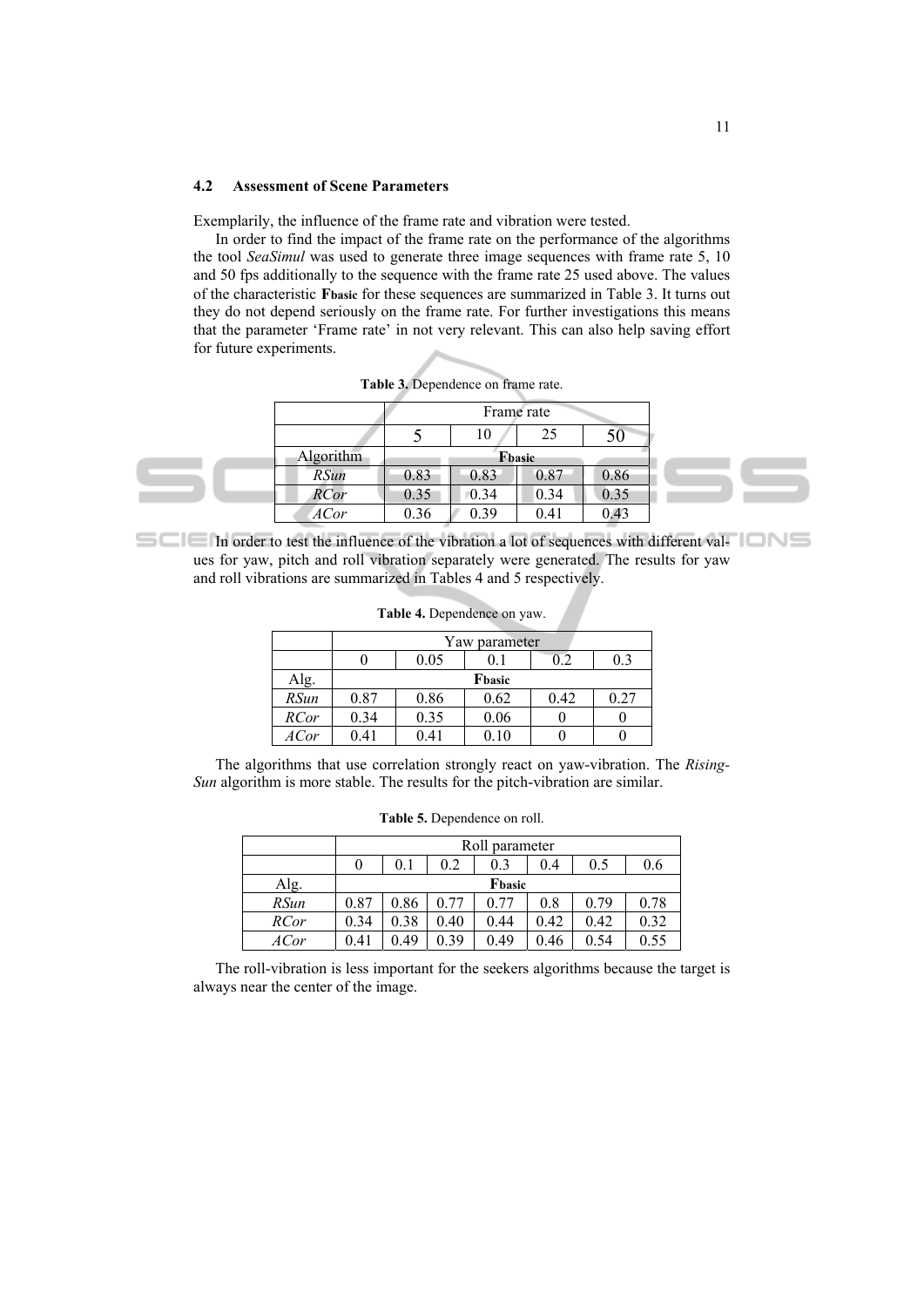## **5 Discussion and Conclusions**

The experiments indicate that a small number of simulations cannot characterize track algorithms properly, not even for a fixed starting frame. Very large numbers of simulated approaches are needed. Open loop simulation on synthetic data opens the way to perform such experiments with acceptable effort.

In order to characterize a seeker tracking algorithm with single characteristic five different numeric characteristics have been introduced and investigated for a selected number of scenarios. It was shown that they are tightly correlated. In the end only one quantitative and continuous characteristic **Fbasic** was constructed. It allows automatic analysis of the tracking results.

Further experiments showed that it can be used for numeric characterization of combinations of tracking algorithms and image sequences. Exemplarily, it was shown how the different algorithms can be compared and how the influence of different scenario parameters can be investigated. Important conclusions for the reduction of the over-all run time of the simulation work were possible.



The scenario used here is admittedly limited. Such statements as "algorithm is bad" may not be generalized too far. Maybe, the parameters of the algorithm should be chosen differently or maybe for sequences of different nature other characteristic

values emerge. This does not concern the appropriateness of **Fbasic** for assessing such purposes.

Preliminary, the characteristic should be used as objective function for the optimization of parameters inside of the algorithms. The optimal setting of parameters is of great interest and importance for further experiments. Only a quantitative and continuous characteristic allows finding of such optimal setting.

As future work also the influence of such parameters like atmospheric transmission, sun radiation, etc. will be investigated.

## **References**

- 1. Anderson D. R., Moore J., Montgomery J., Chambliss M.: Infrared Seeker Performance Metrics. SBIR A02-158: Phase I SBIR, Final Report (2003) http://www.dtic.mil/cgibin/GetTRDoc?AD=ADA419746
- 2. Bernardin K., Stiefelhagen R.: Evaluating Multiple Object Tracking Performance: The CLEAR MOT Metrics. EURASIP J. on Image and Video Processing (2008)
- 3. Edward K. K., Matthew P. D., Michael B. H.: An Information Theoretic Approach for Tracker Performance Evaluation. Computer Vision, 2009 IEEE 12th International Conference on 2009, (2009) 1523–1529
- 4. Gerlach H.: Digitale Bildfolgenauswertung zum Wiederfinden von Objekten in natürlicher Umgebung. FGAN-FIM, Karlsruhe, Final Report (1979)
- 5. Hudson R. D.: Infrared System Engineering. John Wiley & Sons, New York, (1969)
- 6. de Jong W., Dam F. A., Kunz G. J., Schleijpen R. M. A.: IR Seeker Simulator and IR Scene Generation to Evaluate IR Decoy Effectiveness. Proc. SPIE 5615, (2004) 100-11
- 7. de Jong W., van den Broek S. P., van der Nol R.: IR Seeker Simulator to Evaluate IR Decoy Effectiveness. Proc. SPIE 4718, (2002) 164–172